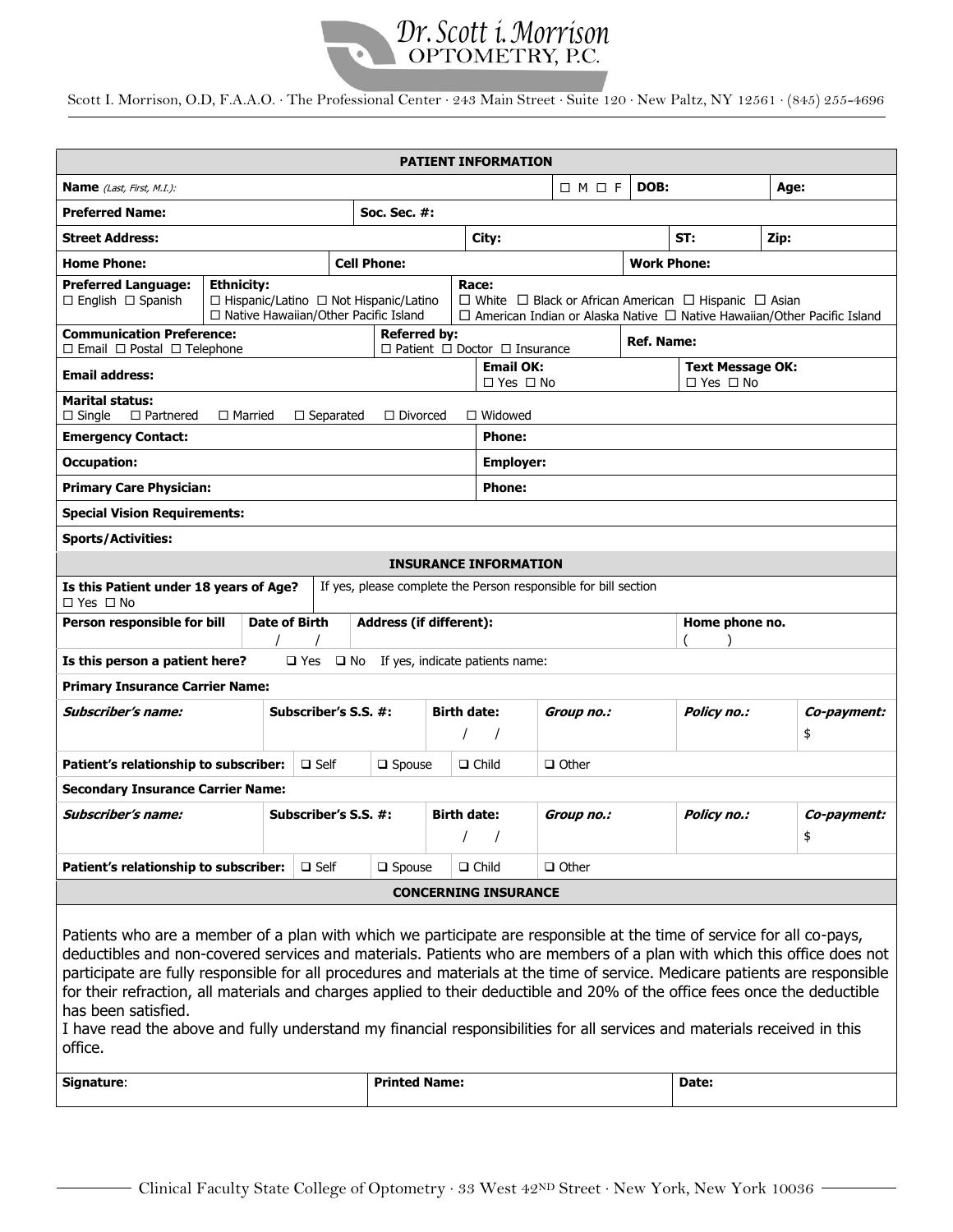

Scott I. Morrison, O.D, F.A.A.O. ∙ The Professional Center ∙ 243 Main Street ∙ Suite 120 ∙ New Paltz, NY 12561 ∙ (845) 255-4696

| Patient Name:                                                                                                                      |                                                            |                      | Date of Birth:                                    | Today's Date:              |  |  |  |  |  |  |
|------------------------------------------------------------------------------------------------------------------------------------|------------------------------------------------------------|----------------------|---------------------------------------------------|----------------------------|--|--|--|--|--|--|
| <b>Medical History</b>                                                                                                             |                                                            |                      | <b>Details/Medications/Additional Information</b> |                            |  |  |  |  |  |  |
| <b>ALLERGY</b>                                                                                                                     |                                                            |                      | Details/Medications                               |                            |  |  |  |  |  |  |
| Food □ Animals □ Seasonal □                                                                                                        |                                                            |                      |                                                   |                            |  |  |  |  |  |  |
| <b>CARDIOVASCULAR</b>                                                                                                              |                                                            |                      | Details/Medications                               |                            |  |  |  |  |  |  |
| Hypertension $\Box$ Cholesterol $\Box$ Stroke $\Box$                                                                               |                                                            |                      |                                                   |                            |  |  |  |  |  |  |
| <b>CONSTITUTIONAL</b>                                                                                                              |                                                            |                      | Details/Medications                               |                            |  |  |  |  |  |  |
| Appetite $\Box$ Fever $\Box$                                                                                                       | Dizziness □ Weight loss/gain □                             |                      |                                                   |                            |  |  |  |  |  |  |
| <b>ENDOCRINE</b>                                                                                                                   |                                                            |                      | Details/Medications                               |                            |  |  |  |  |  |  |
| Thyroid $\square$                                                                                                                  | Diabetes $\Box$ Pituitary $\Box$ Gout $\Box$               |                      |                                                   |                            |  |  |  |  |  |  |
| <b>GASTROINTESTINAL</b>                                                                                                            |                                                            |                      | Details/Medications                               |                            |  |  |  |  |  |  |
|                                                                                                                                    | Acid reflux □ Colitis □ Ulcer □                            |                      |                                                   |                            |  |  |  |  |  |  |
| <b>GENITOURINARY</b>                                                                                                               |                                                            |                      | Details/Medications                               |                            |  |  |  |  |  |  |
|                                                                                                                                    |                                                            |                      |                                                   |                            |  |  |  |  |  |  |
| Prostrate □ Kidney □ Bladder □<br><b>EARS, NOSE, THROAT</b>                                                                        |                                                            |                      | Details/Medications                               |                            |  |  |  |  |  |  |
|                                                                                                                                    | Sinus $\square$ Ear infections $\square$ Tonsils $\square$ |                      |                                                   |                            |  |  |  |  |  |  |
| <b>HEMATOLOGIC/LYMPHATIC</b>                                                                                                       |                                                            |                      | Details/Medications                               |                            |  |  |  |  |  |  |
| Anemia □ Polycythemia □ Hemophilia □                                                                                               |                                                            |                      |                                                   |                            |  |  |  |  |  |  |
| <b>IMMUNOLOGIC</b>                                                                                                                 |                                                            |                      | Details/Medications                               |                            |  |  |  |  |  |  |
|                                                                                                                                    |                                                            |                      |                                                   |                            |  |  |  |  |  |  |
| Autoimmune □ Rheumatoid arthritis □ Sjogrens □                                                                                     |                                                            |                      | Details/Medications                               |                            |  |  |  |  |  |  |
| <b>INTEGUMENTARY (SKIN)</b>                                                                                                        |                                                            |                      |                                                   |                            |  |  |  |  |  |  |
| Psoriasis □ Eczema □ Acne □ Rosacea □                                                                                              |                                                            |                      | Details/Medications                               |                            |  |  |  |  |  |  |
| <b>MUSCULOSKELETAL</b>                                                                                                             |                                                            |                      |                                                   |                            |  |  |  |  |  |  |
|                                                                                                                                    | Arthritis □ Osteoporosis □                                 |                      | Details/Medications                               |                            |  |  |  |  |  |  |
| <b>NEUROLOGICAL</b>                                                                                                                |                                                            |                      |                                                   |                            |  |  |  |  |  |  |
| Migraine [                                                                                                                         | ] Multiple sclerosis $\square$ Parkinson's $\square$       |                      | Details/Medications                               |                            |  |  |  |  |  |  |
| <b>PSYCHIATRIC</b>                                                                                                                 |                                                            |                      |                                                   |                            |  |  |  |  |  |  |
|                                                                                                                                    | Anxiety [                                                  | Depression $\square$ | Details/Medications                               |                            |  |  |  |  |  |  |
| <b>RESPIRATORY</b>                                                                                                                 |                                                            |                      |                                                   |                            |  |  |  |  |  |  |
| Asthma □ COPD □ Emphysema □<br><b>MEDICATION ALLERGIES/REACTIONS</b>                                                               |                                                            |                      |                                                   |                            |  |  |  |  |  |  |
|                                                                                                                                    |                                                            |                      |                                                   |                            |  |  |  |  |  |  |
|                                                                                                                                    |                                                            |                      |                                                   |                            |  |  |  |  |  |  |
|                                                                                                                                    |                                                            |                      |                                                   |                            |  |  |  |  |  |  |
|                                                                                                                                    |                                                            |                      |                                                   |                            |  |  |  |  |  |  |
|                                                                                                                                    |                                                            |                      | <b>PAST SURGERIES</b>                             |                            |  |  |  |  |  |  |
|                                                                                                                                    |                                                            |                      |                                                   |                            |  |  |  |  |  |  |
|                                                                                                                                    |                                                            |                      |                                                   |                            |  |  |  |  |  |  |
| <b>VISUAL HISTORY</b>                                                                                                              |                                                            |                      |                                                   |                            |  |  |  |  |  |  |
| Do you experience or been Diagnosed with any of the following conditions?                                                          |                                                            |                      |                                                   |                            |  |  |  |  |  |  |
| □ Blurry Vision □ Headaches □ Computer strain □ Glaucoma □ Double Vision □ Burning □ Eye fatigue                                   |                                                            |                      |                                                   |                            |  |  |  |  |  |  |
| $\Box$ Macular Degeneration $\Box$ Loss of Vision $\Box$ Redness $\Box$ Poor reading comprehension $\Box$ Cataracts $\Box$ Tearing |                                                            |                      |                                                   |                            |  |  |  |  |  |  |
| $\Box$ Flashes/Floaters $\Box$ Night vision $\Box$ Eye turn $\Box$ Eye pain $\Box$ Eyestrain $\Box$ Lazy eye                       |                                                            |                      |                                                   |                            |  |  |  |  |  |  |
| <b>OCULAR MEDICATIONS:</b>                                                                                                         |                                                            |                      |                                                   |                            |  |  |  |  |  |  |
| When was your last eye exam?                                                                                                       |                                                            |                      |                                                   |                            |  |  |  |  |  |  |
| Were your eyes dilated?                                                                                                            | $No \square Yes$                                           |                      | <b>ANY FAMILY HISTORY OF</b>                      | <b>RELATIONSHIP TO YOU</b> |  |  |  |  |  |  |
| Do you wear contacts?                                                                                                              | $No \square Yes$                                           |                      | Glaucoma                                          |                            |  |  |  |  |  |  |
| Are you interested in Laser                                                                                                        |                                                            | $\Box$ Diabetes      |                                                   |                            |  |  |  |  |  |  |
| Vision Correction?                                                                                                                 | $\Box$ No $\Box$ Yes                                       |                      | □ Macular Degeneration                            |                            |  |  |  |  |  |  |
| Are you interested in contact                                                                                                      |                                                            |                      | <b>High Blood Pressure</b>                        |                            |  |  |  |  |  |  |
| lenses?                                                                                                                            | $\Box$ No $\Box$ Yes                                       |                      | <b>Blindness</b>                                  |                            |  |  |  |  |  |  |

Clinical Faculty State College of Optometry ∙ 33 West 42ND Street ∙ New York, New York 10036